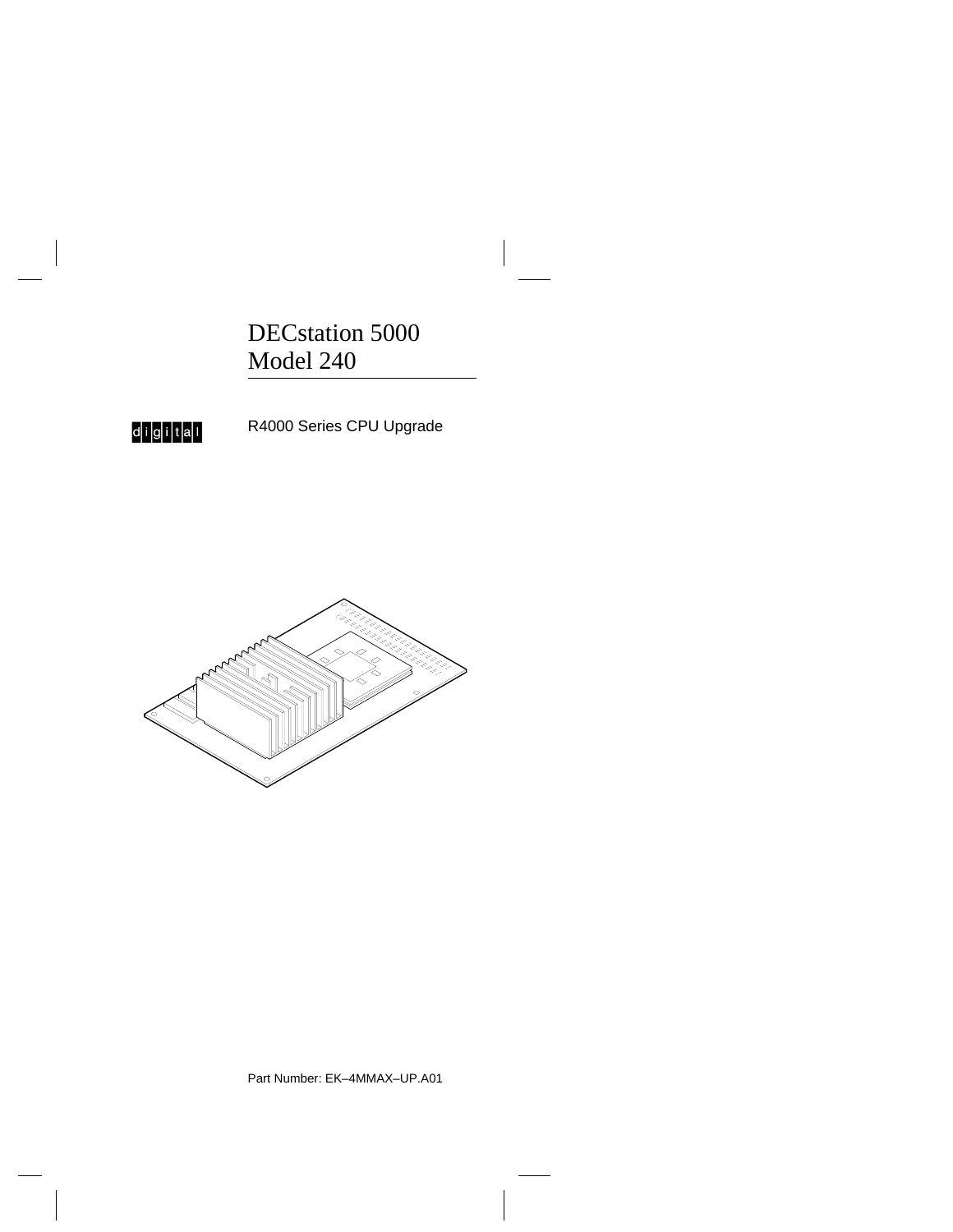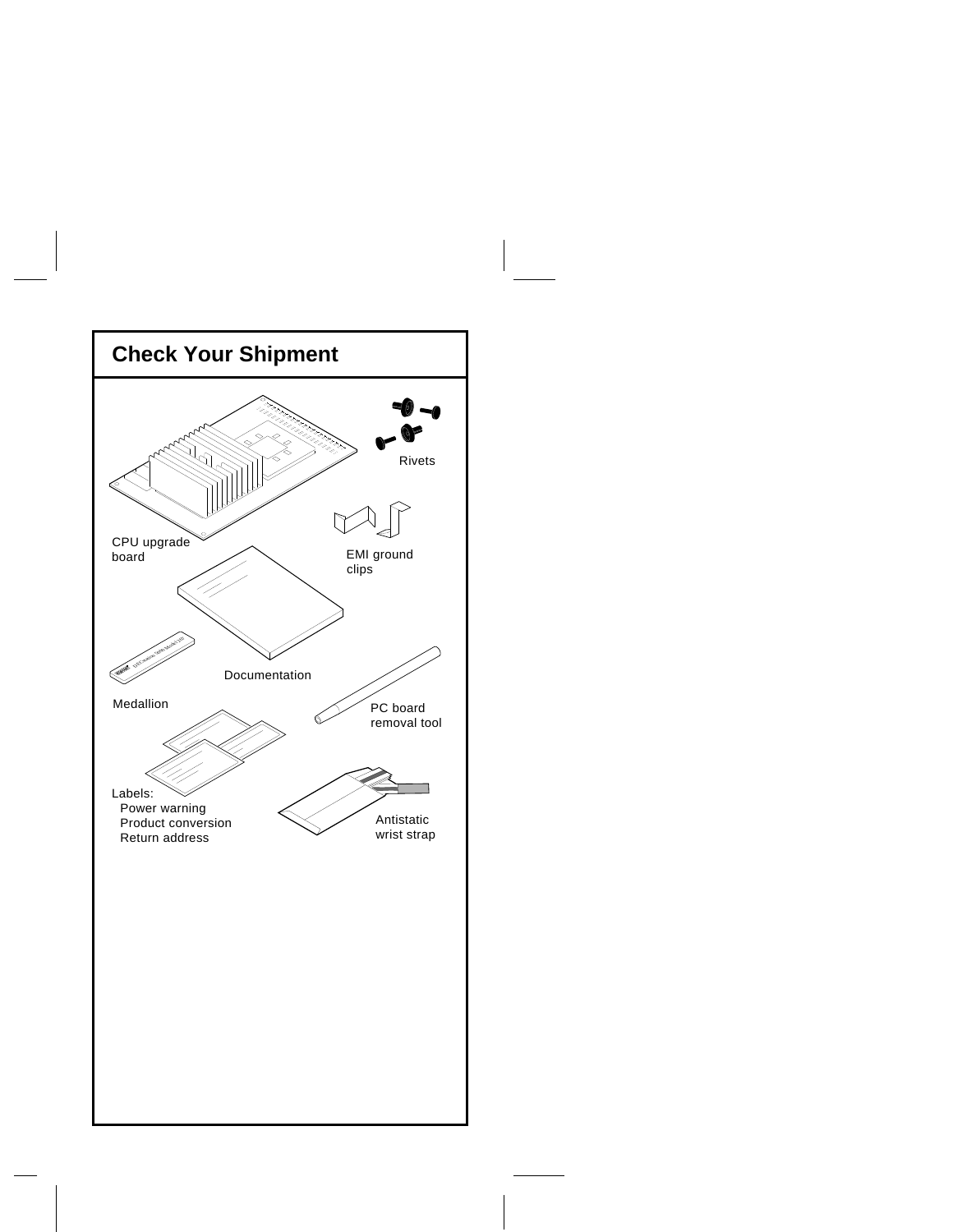### **Check the System Software**

1. You must be running ULTRIX 4.3A or later before you upgrade the CPU. To find your ULTRIX version number, enter this command:

**>> more /etc/motd**

- 2. To shut down your system software, enter this command:
	- **# /etc/shutdown -h**
- 3. To obtain the slot and device numbers needed to reboot your system, enter this command:

**# printenv**

 A sample of the resulting display might be:

**boot=3/rz0/vmunix -a**

Write your reboot information here:

See the *Guide to Installing ULTRIX* for information on upgrading your system.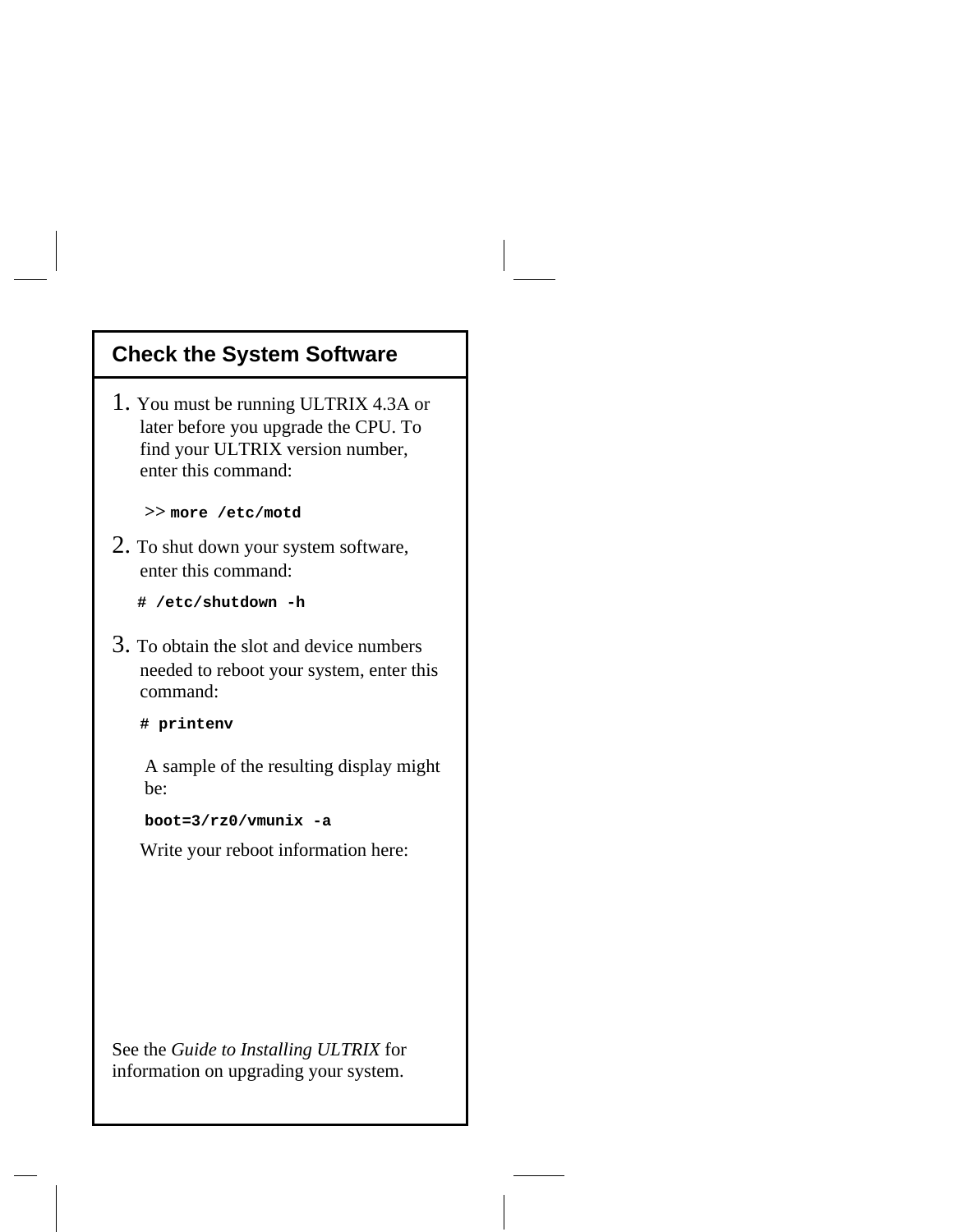# **Remove the System Unit Cover**

- 4. Turn off your system unit and any expansion boxes. Keep the system plugged in (grounded) to the outlet.
- 5. Unscrew the captive screw.
- 6. Press down on the cover, slide it forward, and lift it off.

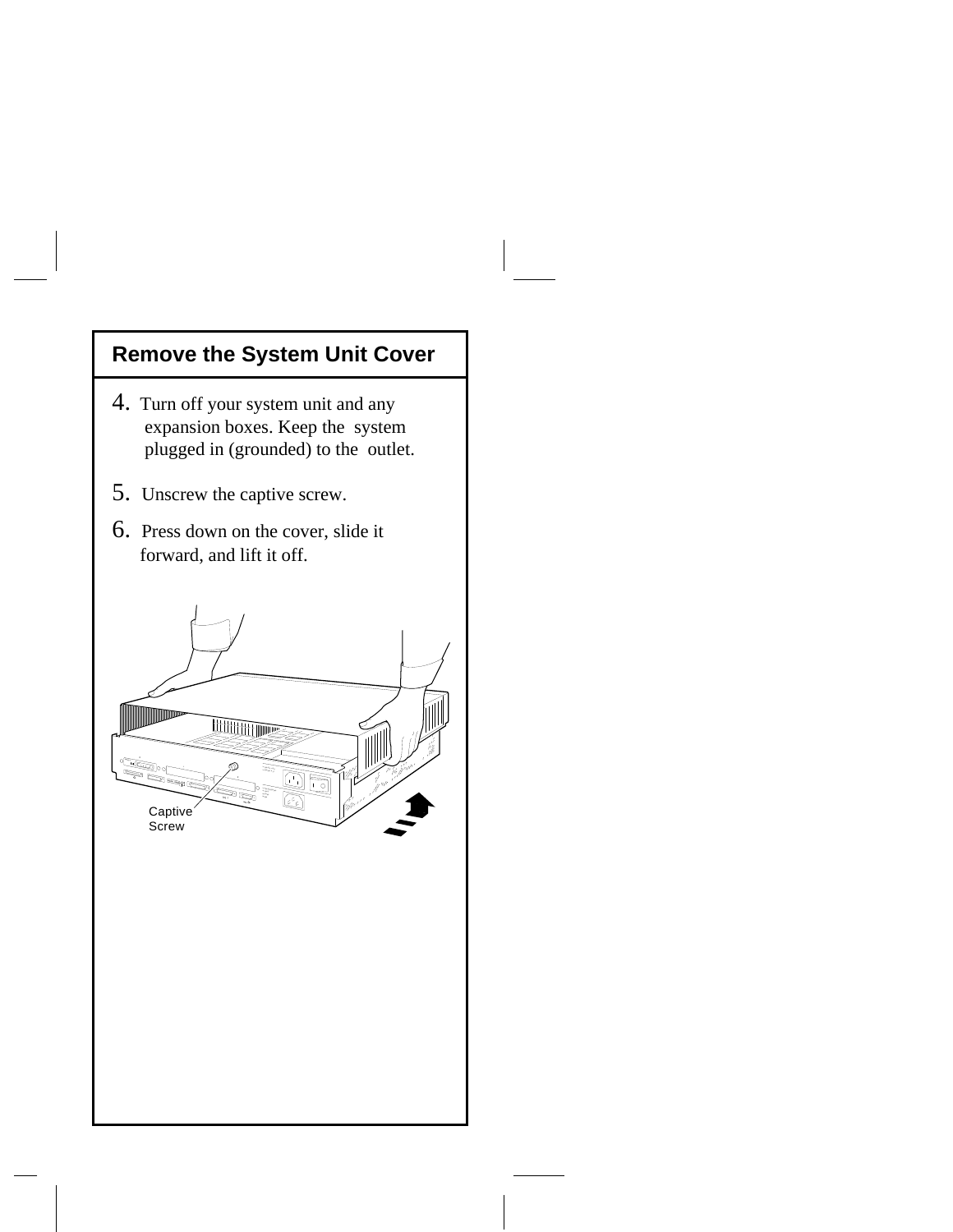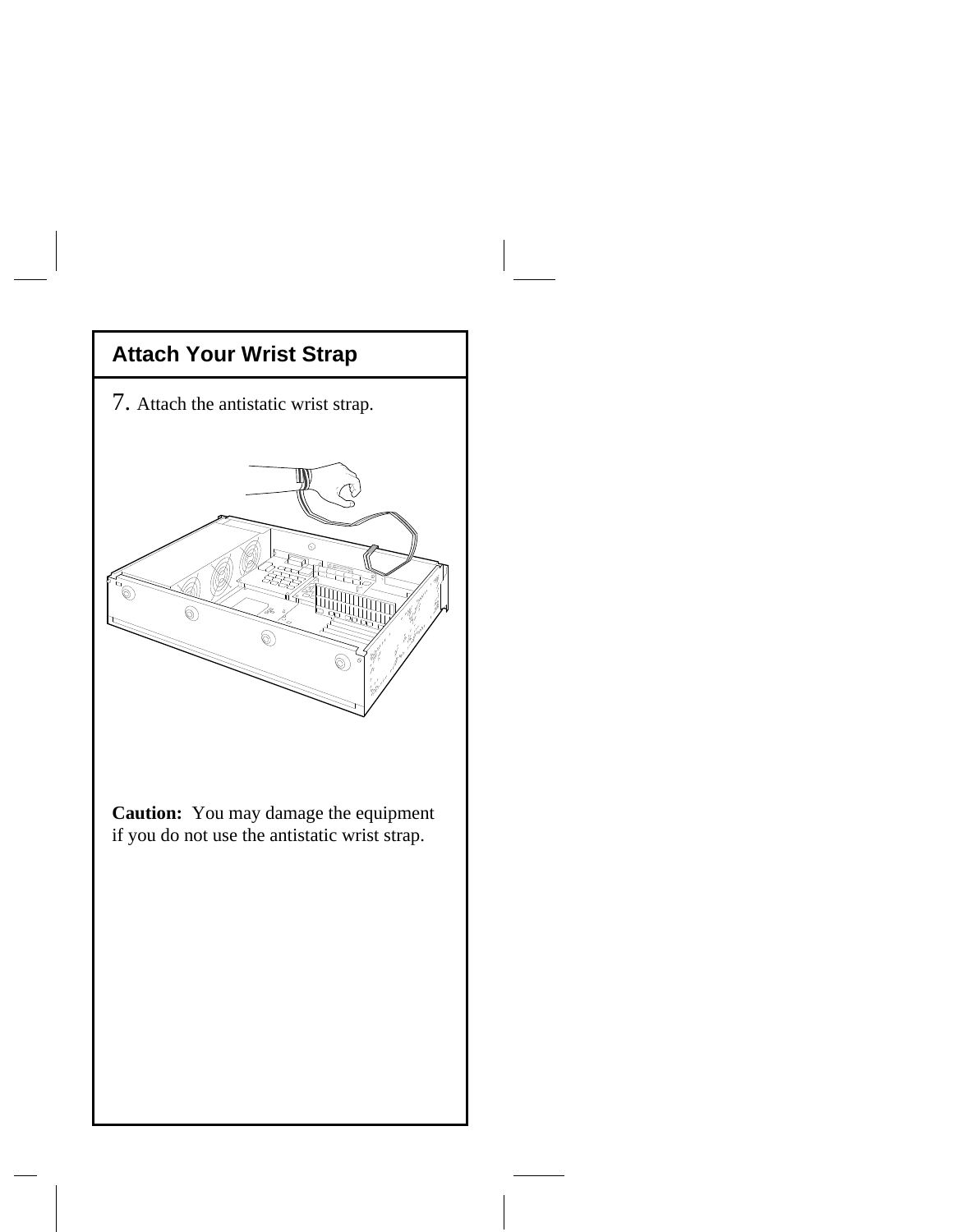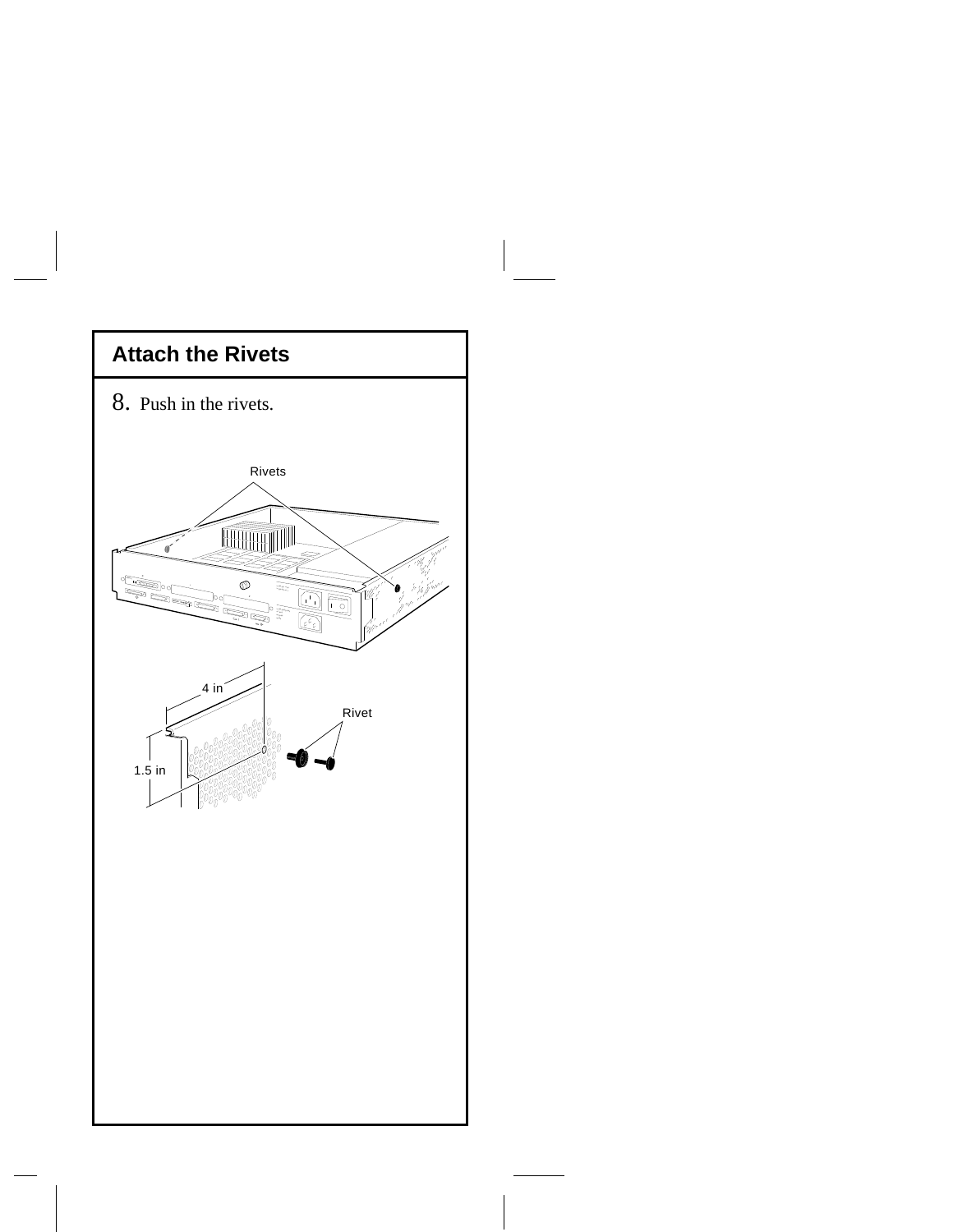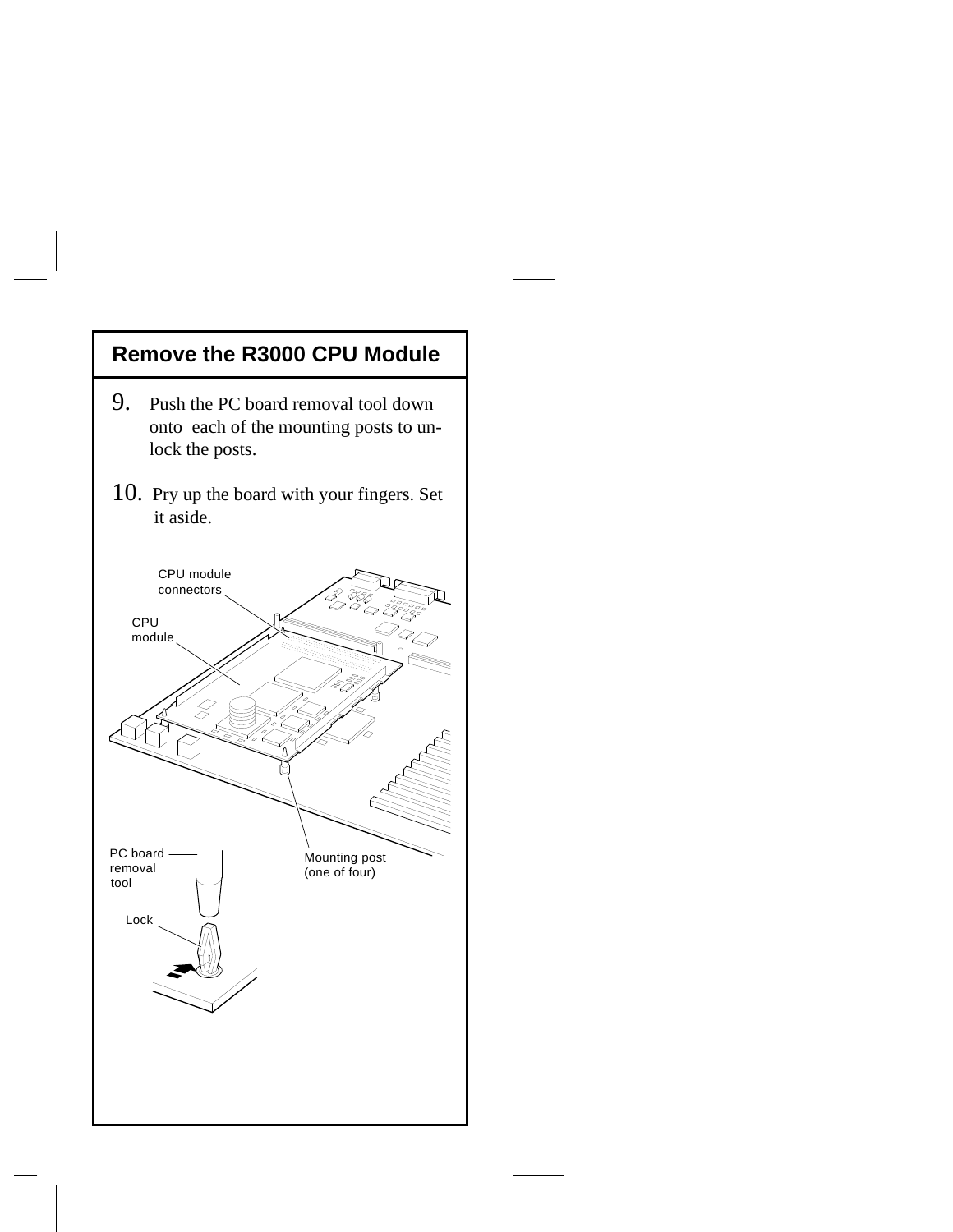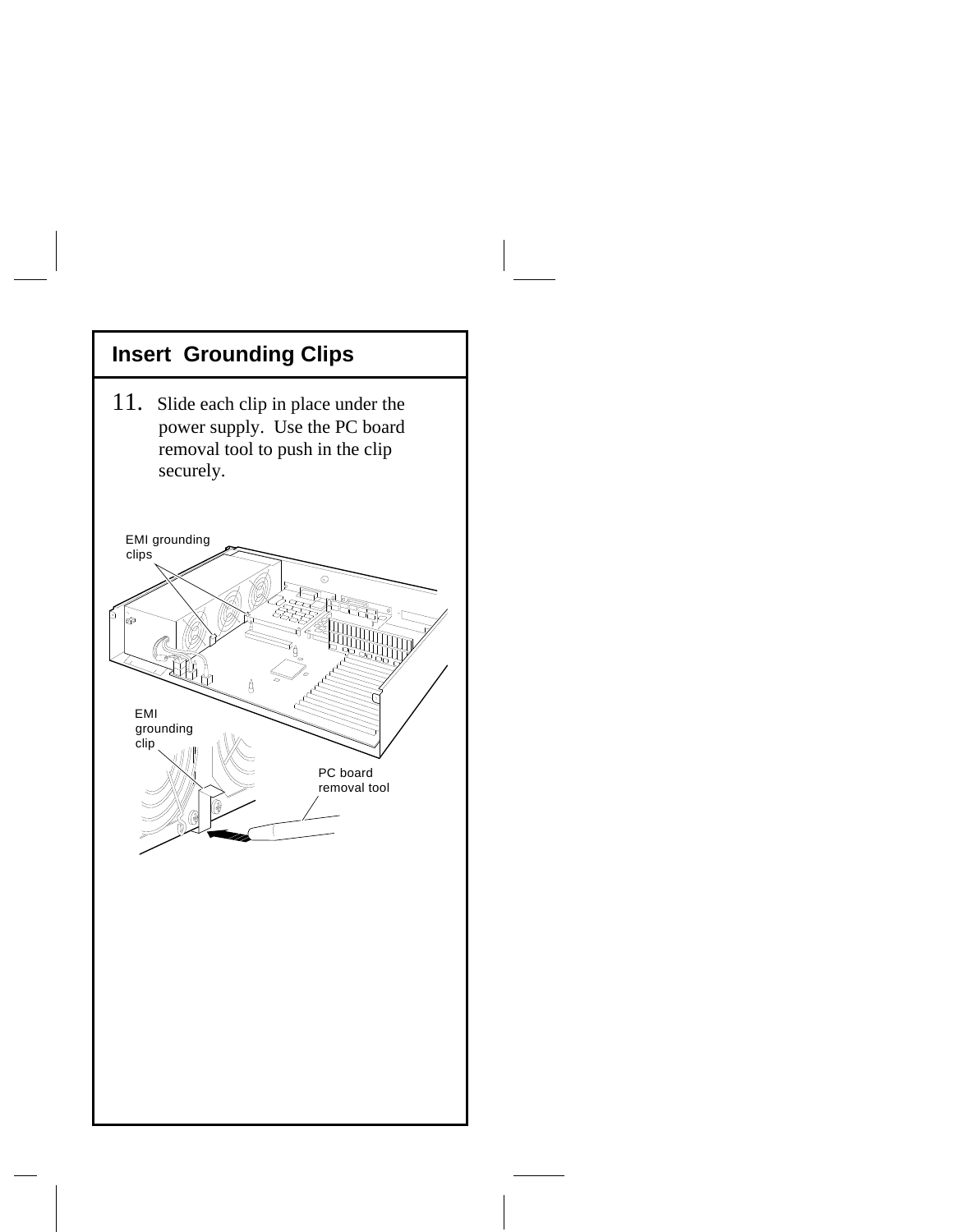#### **Install the R4000 Series CPU**

- 12. Align the board mounting holes over the mounting posts.
- 13. With your fingers over the holes, push down on the board. Then push down on the rear of the board over the CPU module connectors.

**Caution:** Do not push on the heat sink.

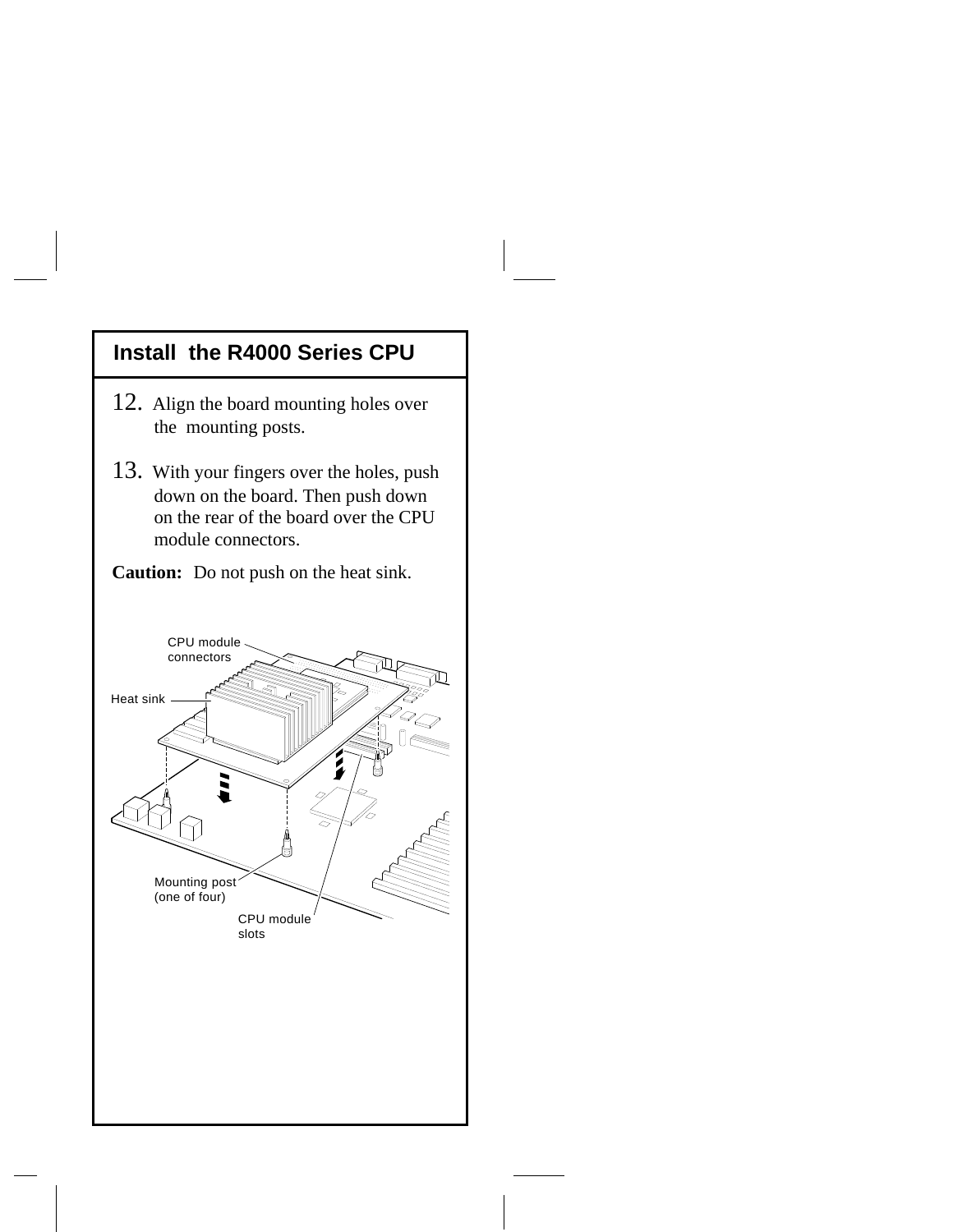## **Replace the Medallion**

- 14. Remove your wrist strap.
- 15. Place the system unit cover upside down on a table.
- 16. Squeeze together the medallion tabs and pop out the medallion.
- 17. Choose the correct system medallion: *Workstation:* DECstation 5000 Model 240  *Server:* DECsystem 5000 Model 240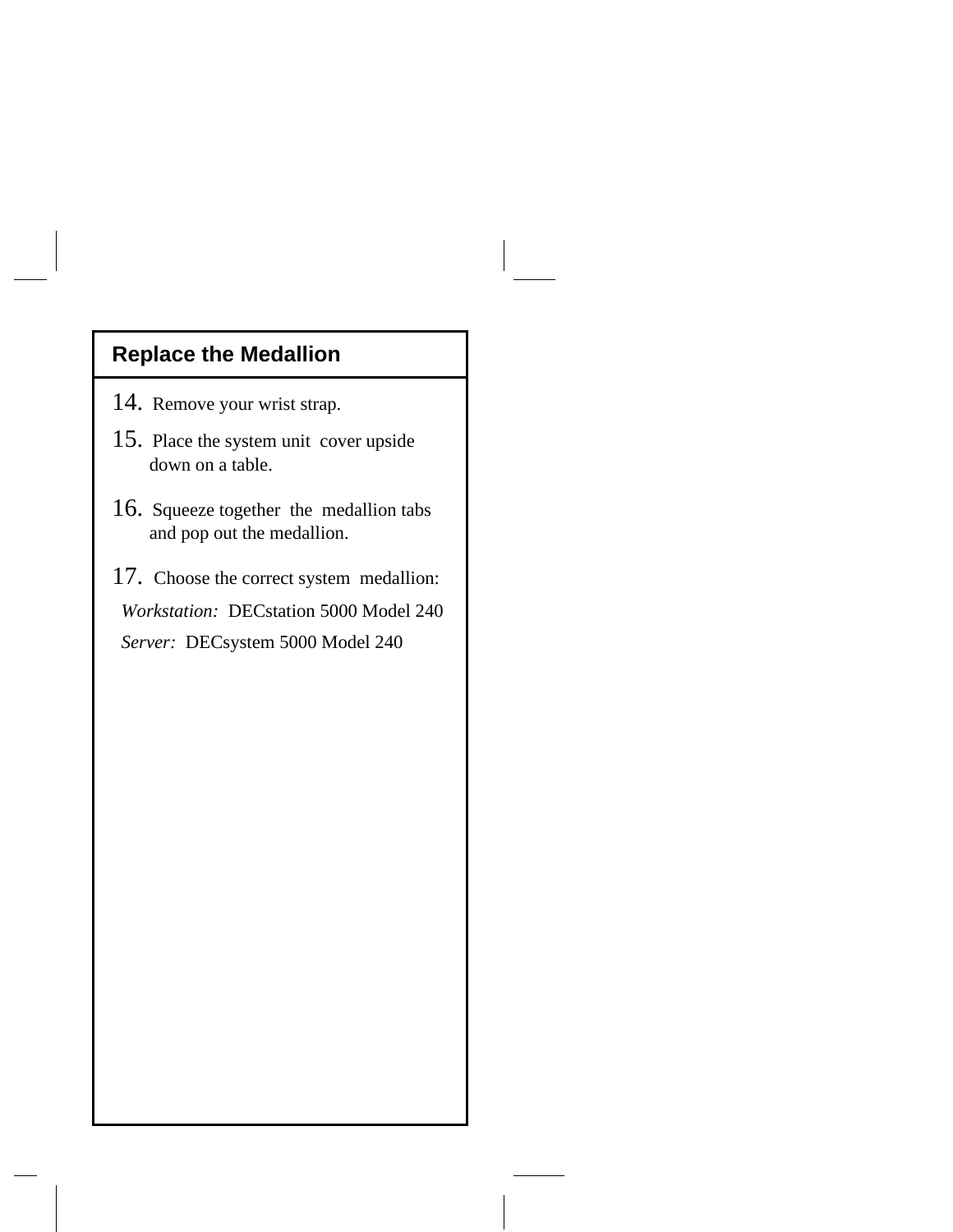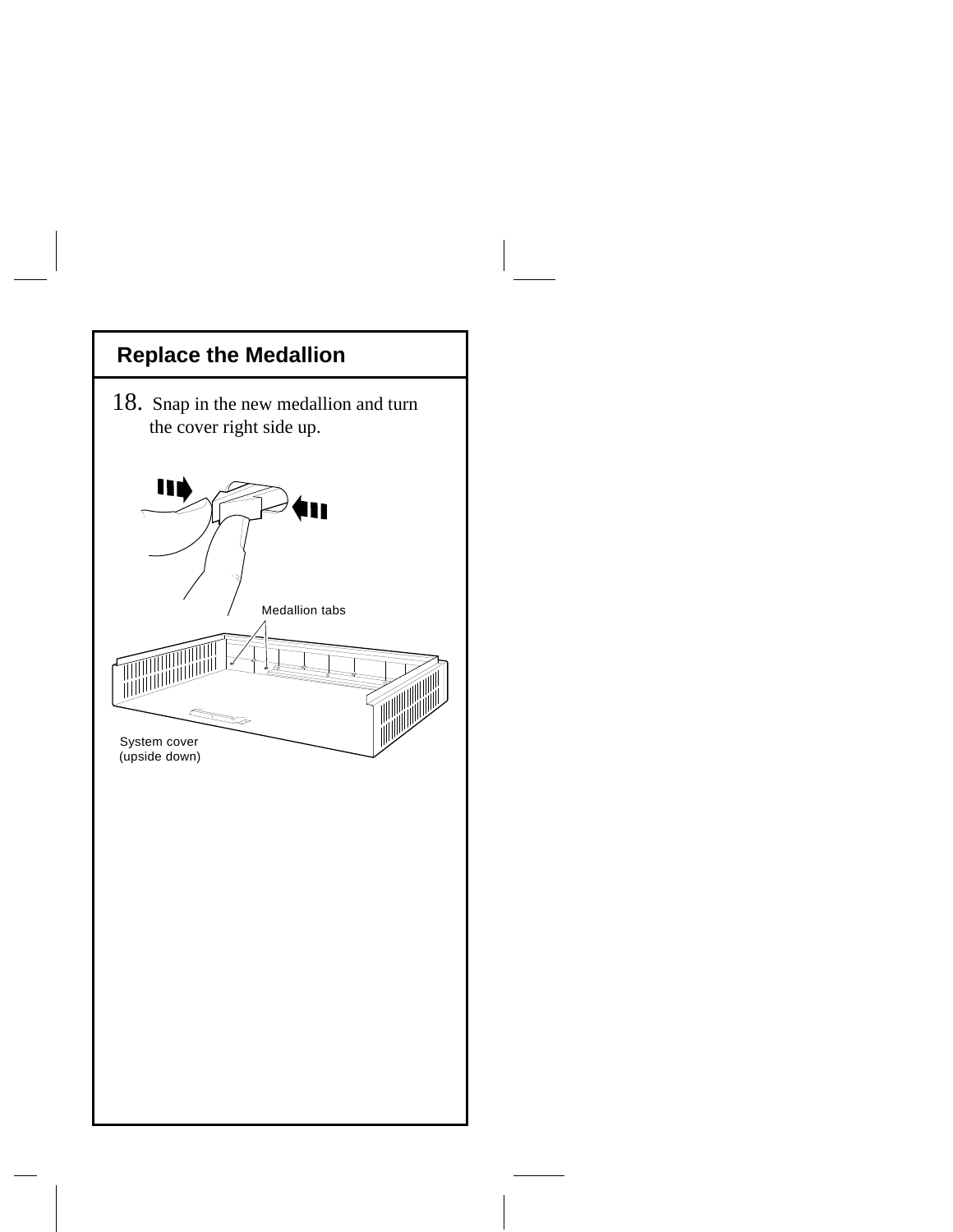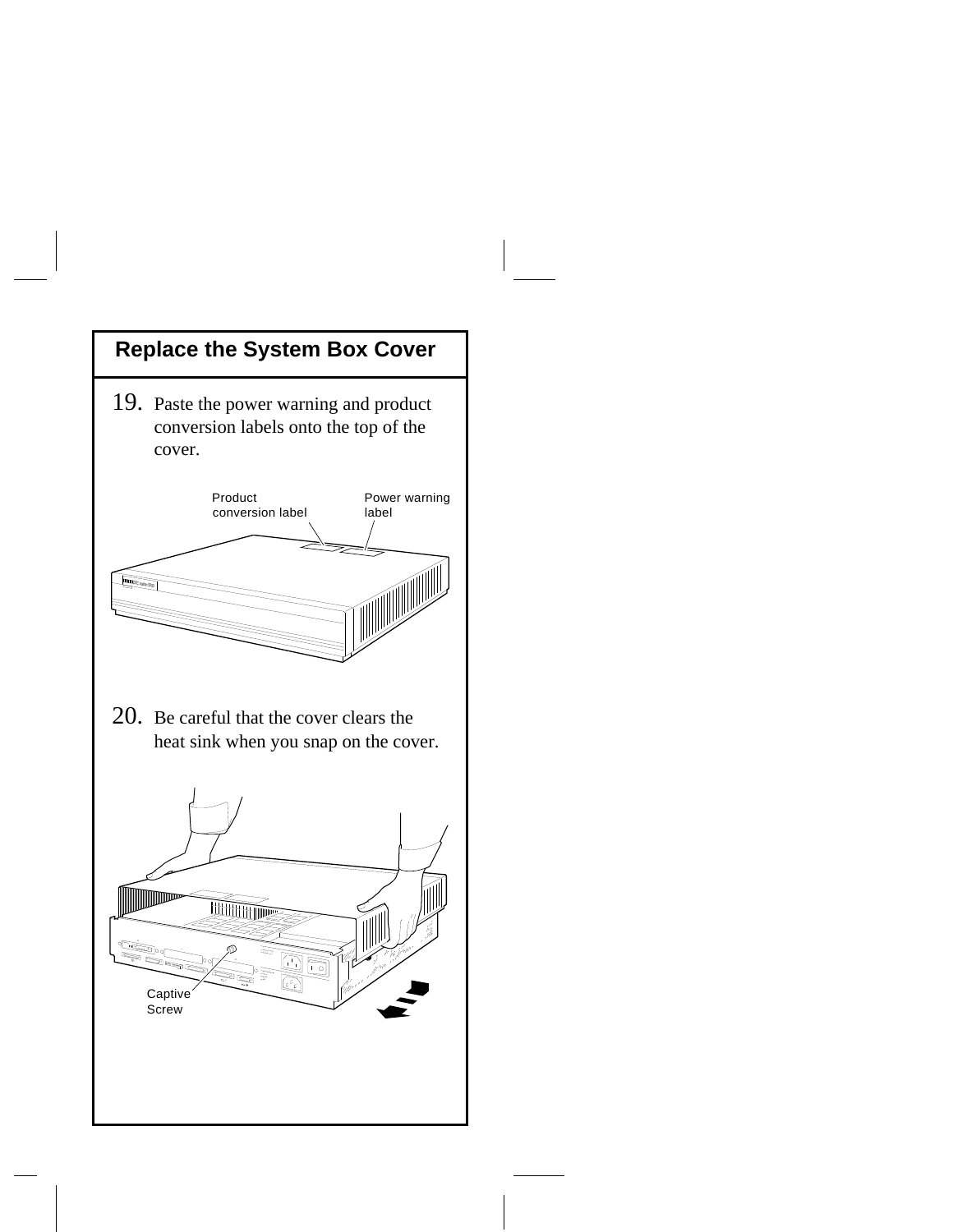## **Turn on the System Software**

- 21. Turn on your system unit and any expansion boxes.
- 22. Use the **printenv** information you recorded earlier to reboot the system as shown in the following example:

 **>>setenv boot "3/rz0/vmunix -a" >>boot**

This example shows the software rebooted from a hard disk set to SCSI ID 0 in slot 3.